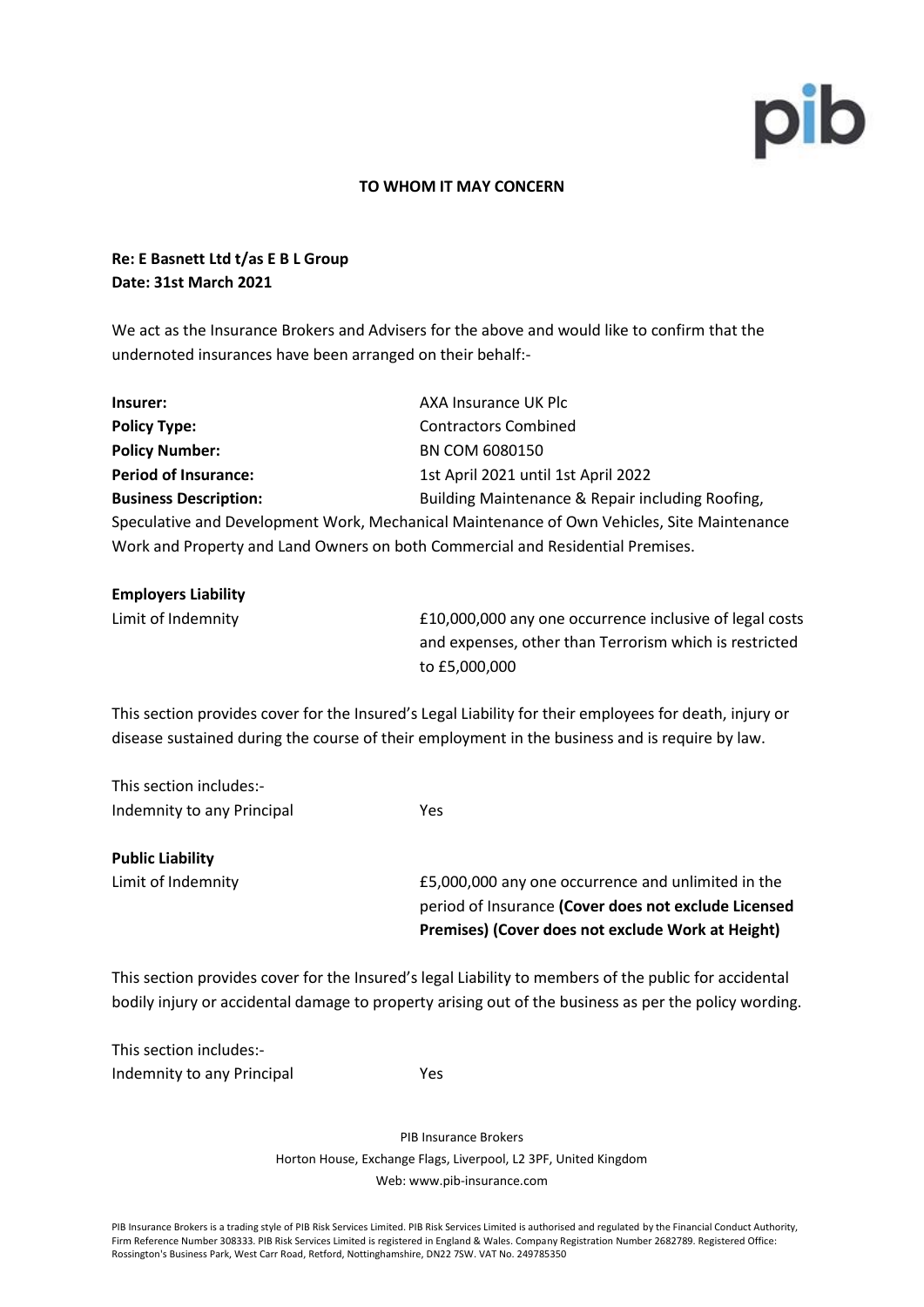### **Products Liability**

Limit of Indemnity £5,000,000 any one occurrence and in all in the Period of Insurance **(Cover does not exclude Licensed Premises) (Cover does not exclude Work at Height)**

This section provides cover for the Insured's Legal Liability to members of the public for accidental bodily injury or accidental damage arising out of goods or products designed, manufactured, constructed, installed, altered, repaired, serviced, processed, treated, sold, leased, supplied or distributed by the Insured as per the policy wording.

#### **Contract Works**

Maximum Contract works value E5,200,000

This section provides cover for the "All Risks" of Loss or Damage to the Property Insured

#### **Hired in Plant**

£100,000 any one item

| Insurer:                         | Zurich Insurance Plc                    |
|----------------------------------|-----------------------------------------|
| <b>Policy Type:</b>              | <b>Excess Public/Products Liability</b> |
| <b>Policy Number:</b>            | PC007635                                |
| Period of Insurance:             | 1st April 2021 until 1st April 2022     |
| Evence Dublie/Droducte Liability |                                         |

# **Excess Public/Products Liability**

Limit of Indemnity £5,000,000 in excess of the primary £5,000,000 **(Cover does not exclude Licensed Premises) (Cover does not exclude Work at Height)**

Public Liability - any one occurrence and unlimited in the period of Insurance Products Liability - any one occurrence and in all in the Period of Insurance

All Subject to the policy terms, conditions, limitations, exclusions and cancellation provisions and may also be subject to warranties. The limits shown may have been reduced by paid claims.

We express no view and assume no liability with respect to the solvency or future ability to pay of any of the insurance companies which have issued the insurances.

All details are subject at all times to the individual policy wordings. This document is issued as a matter of information only and confers no rights upon the document holder other than those